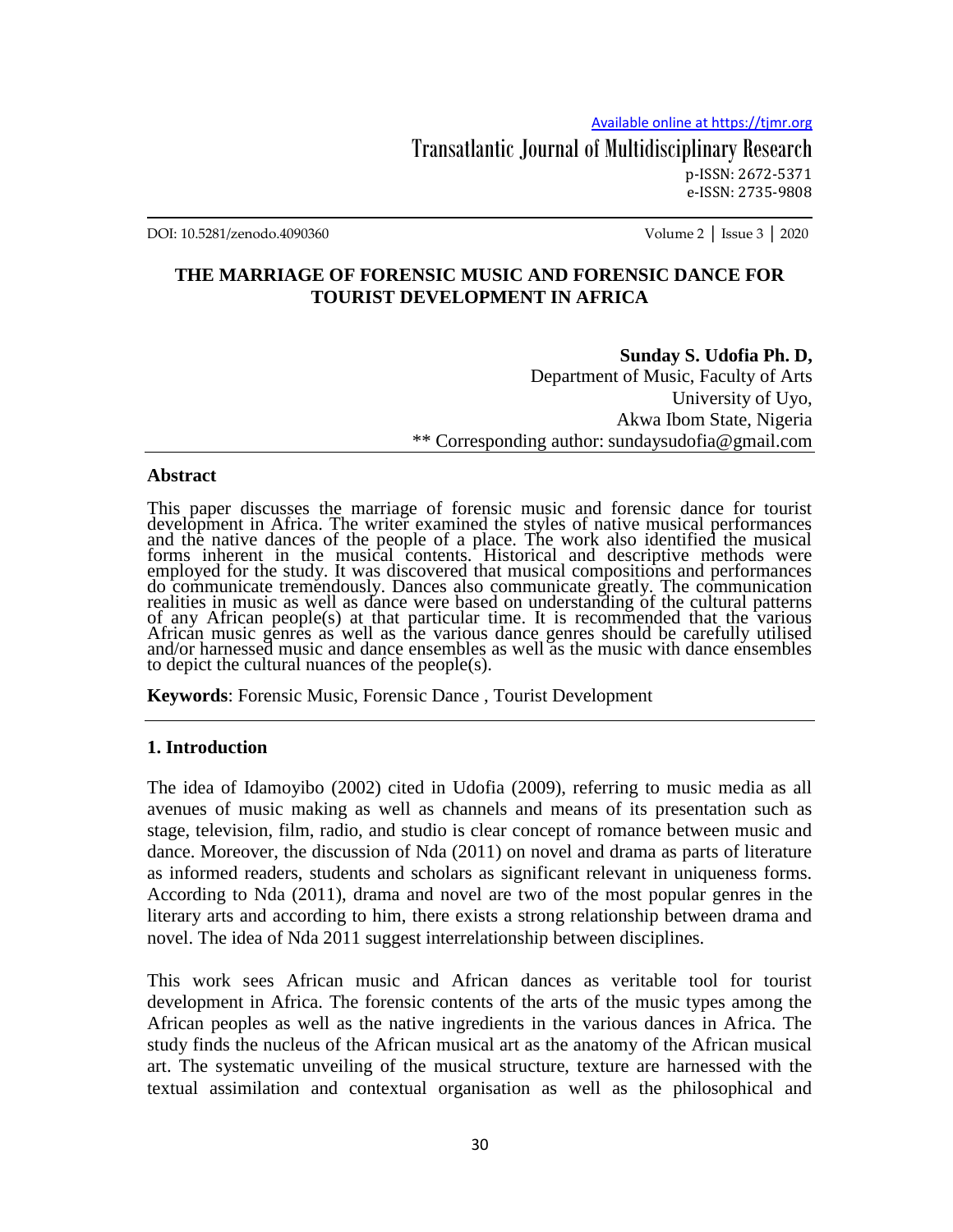Available online at https://tjmr.org Transatlantic Journal of Multidisciplinary Research p-ISSN: 2672-5371 e-ISSN: 2735-9808

historical symbolism of the musical facets of any place. This will be easily traced with forensic musicological tools. t is hoped that its integration in the musical studies will expand the scope of scientific cum artistic cum technological knowledge and experiences in musical study.

Communication is a unique aspect in language speaking and study. There are concrete and non-concrete symbolisms in every language. The concrete symbolism like the physical sounds including the contour of sound and non-concrete symbolism like gestures exhibit some distinctive features despite some similarities between and among languages. More on communication the projection of Nda (2011) showed that one the foremost differences between drama and novels is in the sense of perception. According to him the novel's appeal essentially strikes the imagination of the reader, evoking in the reader the construction of what is read in the reader's mind's eye, while drama is essentially action appealing to the eye and the ear. The discussion here is that the novel is read through the eye and drama is watched. What one reads, can seldom be forgotten, but what one sees is more easily transferred to be cortex for cybernetic purposes. According to Griffiths (1982) action is drama's most mysterious element. Formidable thinkers on the subject throughout history concur that is also most important. Indeed, drama is action.

#### **Nature Essence in Forensic Music and Forensic Dance**

The sources of music and the process of making music vary from one community to the other. This gives way to what this paper refers to as nature essences. The nature essence here is referred to as the natural factors determining the music of a people. It is found that every community is naturally unique as this can be found in the water settlement, vegetation, topography, habitat and human settlement. The natural endowments are always capable of influencing human behaviour in a particular place.

In a zones where there many trees as in the rain forest will definitely inform played musical instrument producers for example produce the wooden drums of various sizes. Where the trees are not many and perhaps very big as located in the savanna zones, the producers of played musical instruments are confined to constructing more played musical instrument in the aerophone family.

#### **Nurture Essence in Forensic Music and Forensic Dance**

The nurture essence is referred to as the processes of making music as determined by the interactions by individual(s) in a particular place. The interactions among people in a particular place had been found to have influenced the type of music the people make. Music for war, settling of dispute or music to reprimand people like th satirical songs, music for group formation and group activities, music for entertainment are few examples depicting people's interactions in a particular place.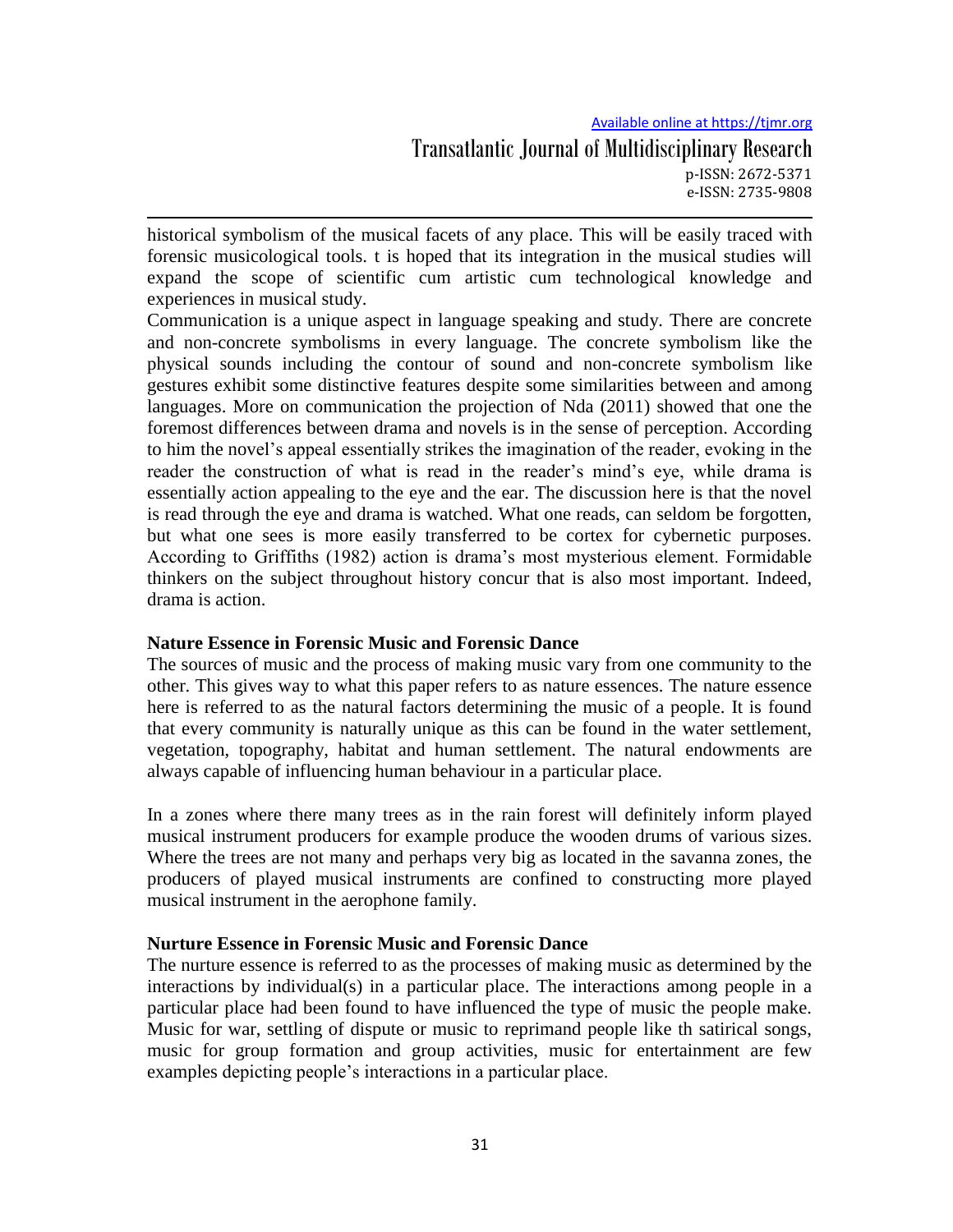#### **Cultural Nuances in Forensic Music and Forensic Dance**

Belief of the people as well as the alliance of the people were found to have motivated people to form some African musical ensembles that depict their belief and or alliance as the case may be. Some ensembles stipulate some charges for the new members to pay. Where the membership of any ensemble(s) was made compulsory, there were cases where some individuals or group of individuals refuse to join such ensemble(s).

Components of African musical composition and performance include language, songs, song-texts, musical instrumental performance, dance, drama, scenery. These musical components have constituted the basic form of interaction among individuals within a particular culture, and among cultures. The modes of communication include verbal dialogues in the native languages, song-texts, played musical instruments, dances and dramas. The paraphernalia for dance in communication include symbolic gestures, mimes, props, masks, costumes, body painting and visual devices. The paraphernalia for drama in communication include words, actions.

The essences of the components of African musical compositions and performances are to express and create meaning to the audience, viewers or listeners as the case may be. The essences of the components of African dances are also to express and create meaning to the audience, viewers and listeners as the case may be.

#### **Environmental Ideals in Forensic Music and Forensic Dance**

According to Ufford (2011), dance conventionally conceived as a human behaviour is composed of purposefully, rhythmically and culturally patterned sequences of nonverbal movement and gesture, which elaborate what the society does. The discussion of Ufford (2011) showed that element like rhythms, cultural patterns, non-verbal movements located in music are also found in dance. The pattern of individual living and the interactions among people in a place constitute the social environment. It is obvious that individual and communal life style of a people affect the musical compositions and performances in any place,

#### **Contextual Oration in Forensic Music and Forensic Dance**

Musical and dance performances outside the context will always portray a misleading personality. The reason music and dance are found interwoven in expressing meanings simultaneously in performances, had constituted the concept of contextuality in African arts. If a child is born and music is performed to suit the occasion for example, dance is always associated. The components of African musical arts include singing techniques in the various African musical genres, musical instruments and style of playing the musical instruments, dances and style of dances, acting in African musical practices, costumes, body make-up and other theatrical paraphernalia.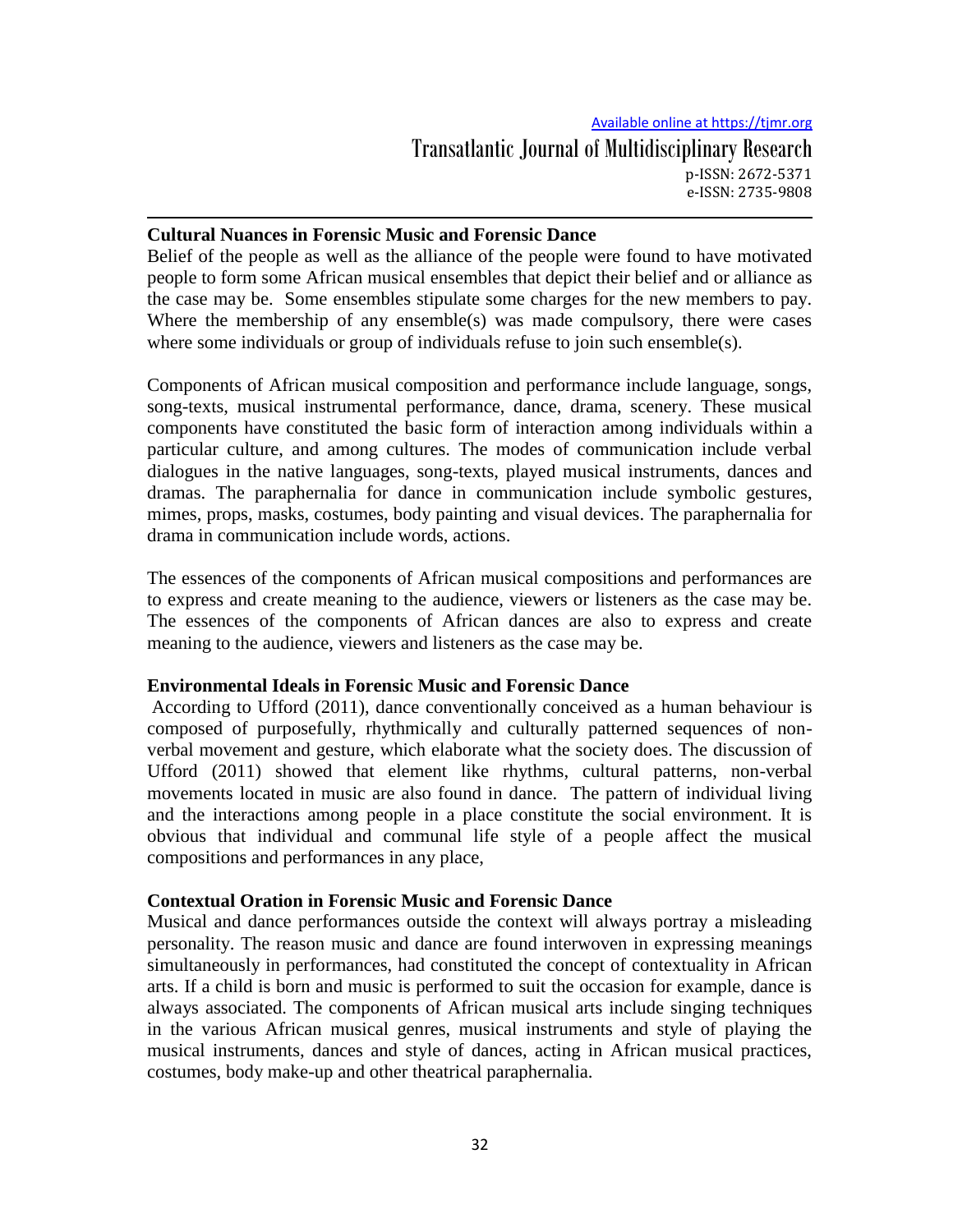#### **Ensembles Impetus in Forensic Music and Forensic Dance**

The formation of the typical African musical ensembles is based on age, gender, occupation, status, belief alliance and culture. African ensembles formed using the same age group as the yardstick was found. Located also were ensembles constituting only males, only females as well as males and females mixed. Various strata in which people appear to identify with had also given rise to the formation of musical rendition for their meetings and for entertainment. Occupation such as fishing, farming, hunting, wood carving and raffia works also attracted the formation of some African musical ensembles. The various cultures of African identity were found to have determined the formation of some musical ensembles that the musical performances depict the culture they represent.

### **Historiography in Forensic Music and Forensic Dance**

In African context song text can act as historical commentaries or culture indicator. Akpobot (1986). *Oriki* music of the Yoruba has a form of historical commentaries. These assertions appear to emphasises the importance of history in African musical art and forensic dance. How our native dance must be considered and utilised in musical studies as well as in tourist development in Africa.

## **Geographical Features in Forensic Music and Forensic Dance**

The performances of music and dance in any African context are also found to have been taken seriously as it is believed that in African musical practice, it is good performance good music. It is therefore, pertinent to keep the forest green always. This is essential since makers of musical instrument use the wood from the trees, mostly the mature trees in making the musical instruments like the wooden drums, rattles and the wood block. It is worthy to note here that as small as the African musical instrument is, strong woods are required. The wood are always desired to be from the mature trees.

#### **Forms in Forensic Music and Forensic Dance**

There is a growing need for the conceptualisation and realisations of African idioms in the African arts for the purpose of African music and dance identity· (Udofia, 2007). Telling a story, the formats of the story and styles of the story telling determine the form in music in any place and/or at any particular time. For example the songs before wrestling context begin and the songs while the contest is on and the songs at the end of wrestling contest will have to depict those stages.

### **Ideality in Forensic Music and Forensic Dance**

This segment had already appeared in earlier writings of the author. According to the source, every study characteristically has identity from which similarities and differences may be drawn. So, it is pertinent to mention here that comparative analysis show that every study has peculiarities. The peculiarities for the study are located in the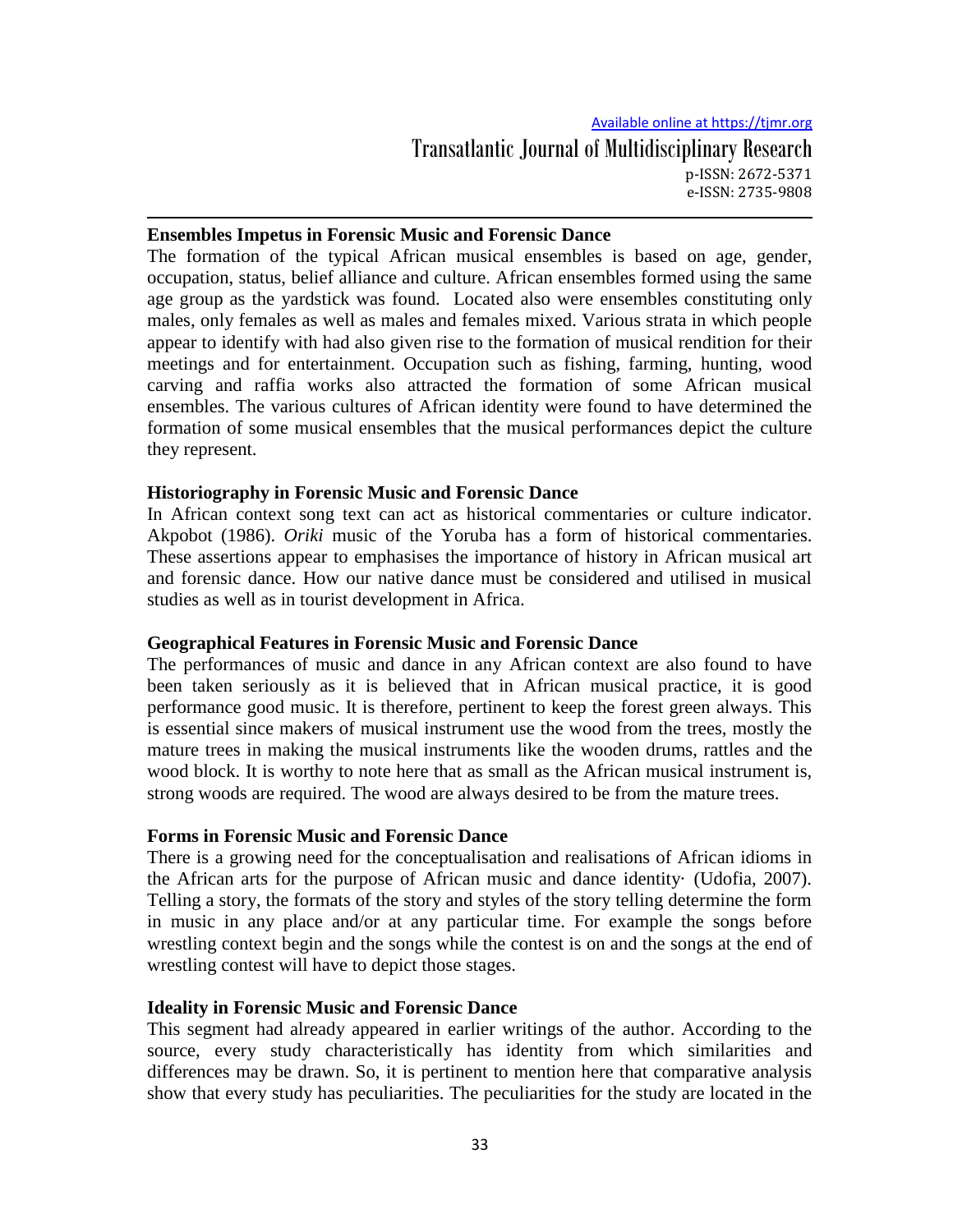Available online at https://tjmr.org

culture, concept and environmental metabolism. Forensic musicology and forensic danceology can be identified by the peculiarities as located in nature essence, nurture essence, historical stance, artistic ideals, content ideals, cultural nuances, sociological attributes, and philosophical concern.

In realising the African identity in the African music art composition as a way of expanding or developing African music genres as well as realising the African identity in the African dance as a way of expanding or developing African dance genres, the core challenge for standard and value in African music as well as dance appear vital. The challenge involves the following:

- Unconscious adherence to African music ingredients and dance ingredients, where the performer unconsciously assembles the compositional ingredients such as African tunes and texture;
- Tracing and usage of the African music or dance compositional devices and techniques as may be applied;
- Considering the African music or dance performance devices and techniques as may be applied;
- Conceptualising the textual, textural, structural and contextual characteristics of native music or dance repertory as may be applied;
- Conscious utilisation of the functionality of African musical instruments;
- Tracing the components of music rhythms or dance rhythms in the African music performances or dance performances as may be applied;
- Capturing audience participation in the music or dance performance as may be applied; and
- Capturing the performance format of the African music types or African dances types for the purpose of identifying the unique nature of the various music repertories or dance repertories among the different music genres as well as the dance genres within the unique cultures of the African people(s).

# **Summary**

The anatomy of African musical arts has been shown in this work. The needs to maintain the forest had been discussed. The essences in studying the musical structure, texture and text are of great essences. The cultural nuances are considered essential in understanding the anatomy of African music theory and practice as well as the dance f.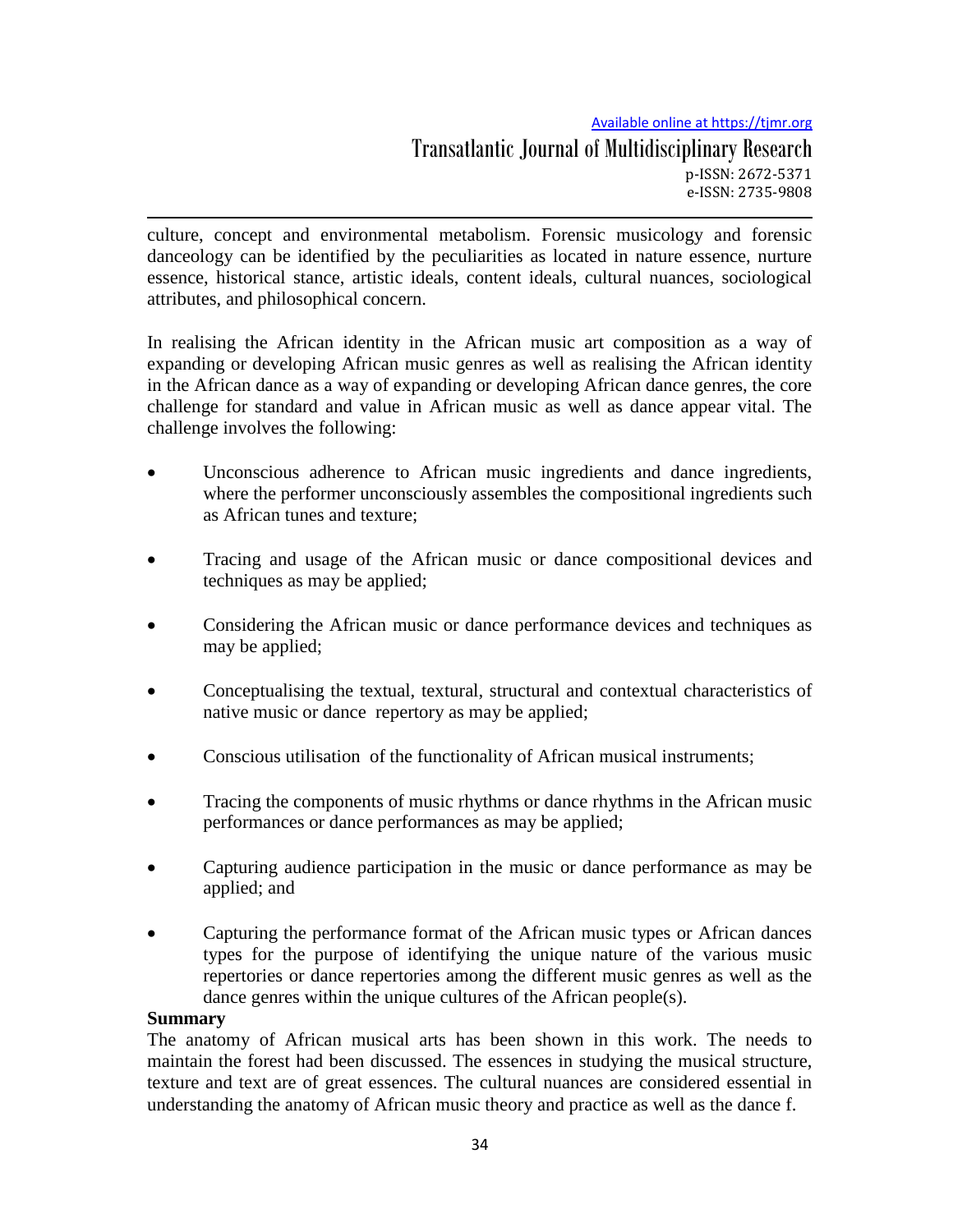## **Conclusion**

The discussions here appear to be in general terms. However, it is necessary to mention that the sub-themes in the subheadings in this work are viable areas for further studies in unveiling the artistry oration of the African peoples. However the sources of African music types, the nature of African musical art and the process of making music among the African peoples had been discussed.

If trees are felled, they should be replaced to avoid loss of the green vegetation. It is clear that if there is deforestation, the tendency of lacking woods and other materials got from the forest in making musical instrument and the costumes for the dances in Africa appear apparent.

The marriage of music and dance had been found to have been established right from the inception of musical practice and the also from the inception of dance. The impulses embedded in the music and dance as well as the energy heated to generate music and dance in human can be found as significantly knitted to prevent performance of one in constant isolation of the other. So, music is always present during dance performance, and dance is always present during music performance. This can be found in the expression of tapping of feet, nodding of heads during music performances. Invariably, drumming, clapping of hands and whistling even with the mouth are always utilized during dance performances.